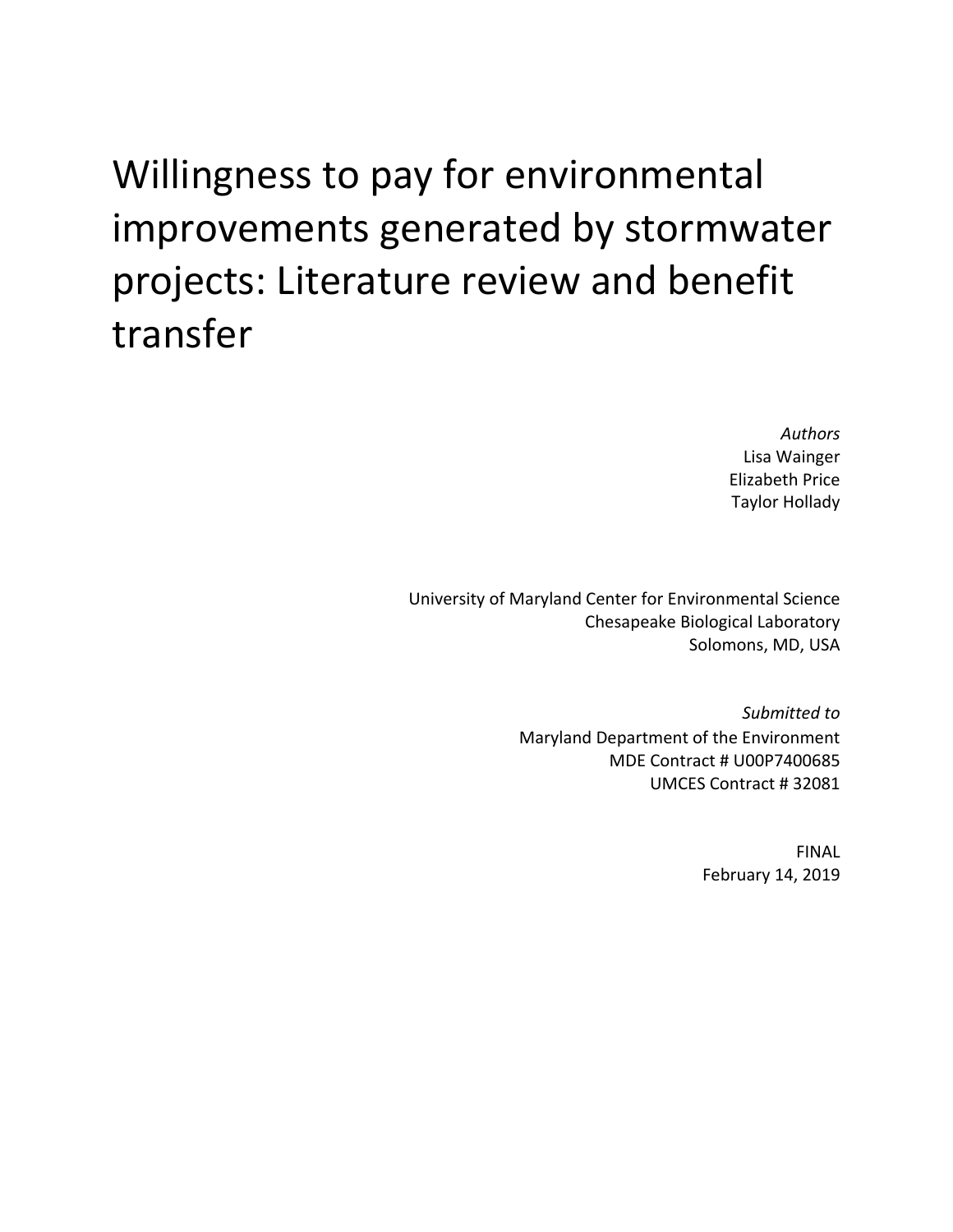## Executive Summary

The purpose of this report is to review the potential value to Maryland residents of environmental improvements resulting from the implementation of stormwater projects. We conducted a literature review and economic valuation to estimate annual willingness to pay (WTP) values for Maryland households for a variety of *direct benefits* that accrue per project and *indirect benefits* that could be expected to result from widespread stormwater implementation. The benefits captured in the economic literature were the direct benefits of 1) open space, as capitalized in home values; 2) flood control; and 3) wildlife habitat and aesthetics (combined). The indirect benefits were valued as a bundle of improved water clarity, aquatic habitat, commercial fishing, and recreational fishing. Other benefits were omitted due to a lack of appropriate economic studies or an inability to quantify the environmental changes with available information and resources.

We used economic benefit transfer, in which values for the Maryland stormwater program were derived from the published economic valuation literature by selecting relevant values and transforming them to represent Maryland using local data. Values transferred from the literature for direct and indirect benefits ranged from \$13 ‐ \$1,121 per household per year (Table ES‐1), although the largest value is only applicable if people perceive stormwater projects as offering substantial flood control benefits. Perhaps the value that best reflects the WTP to achieve a mix of environmental benefits, as would be expected from stormwater implementation, is the \$162/household/year value estimated for achieving the Chesapeake Bay Total Maximum Daily Load (TMDL). Although this value was not strictly measuring outcomes of stormwater projects, it reflects the value of a bundle of environmental outcomes that could arise from widespread stormwater implementation.

| <b>Ecosystem Service</b>                                              | <b>Annual WTP per</b><br>Household (2017\$)<br>(unless otherwise<br>noted) | <b>Notes</b>                                                                                                                                                                                                                                           | <b>Source</b>                            |
|-----------------------------------------------------------------------|----------------------------------------------------------------------------|--------------------------------------------------------------------------------------------------------------------------------------------------------------------------------------------------------------------------------------------------------|------------------------------------------|
| Increase in open space<br>near residences                             | \$39 in 250 m zone<br>\$13 in 250-500 m<br>zone                            | Based on an Ohio scenario of 30% low<br>impact development required for new<br>housing construction and transferred<br>to Maryland by applying ratios to state<br>median home value.<br>Values only apply to households in<br>proximity to open space. | Mazzotta et al.<br>(2014), Table 2       |
| Flood control                                                         | $<$ \$1,121                                                                | Study showed value of hardened<br>defenses for flood control. Value only<br>applies to stormwater projects to the<br>degree that people perceive flood<br>control from those projects<br>comparable to hardened defenses.                              | Beltrán et al.<br>(2018)                 |
| Habitat and aesthetics of<br>stream restoration                       | \$0.26-\$12.51 / mile                                                      | A study for Maryland provided the high<br>value.                                                                                                                                                                                                       | Bergstrom &<br>Loomis (2017),<br>Table 3 |
| A bundle of water clarity,<br>aquatic habitat and<br>fishery benefits | \$162                                                                      | Average value per Chesapeake Bay<br>watershed resident. (Includes users<br>and nonusers of the bay).                                                                                                                                                   | Moore et al.<br>(2017), Table 4          |

#### **Table ES‐1. Summary of annual WTP per household in Maryland for stormwater projects**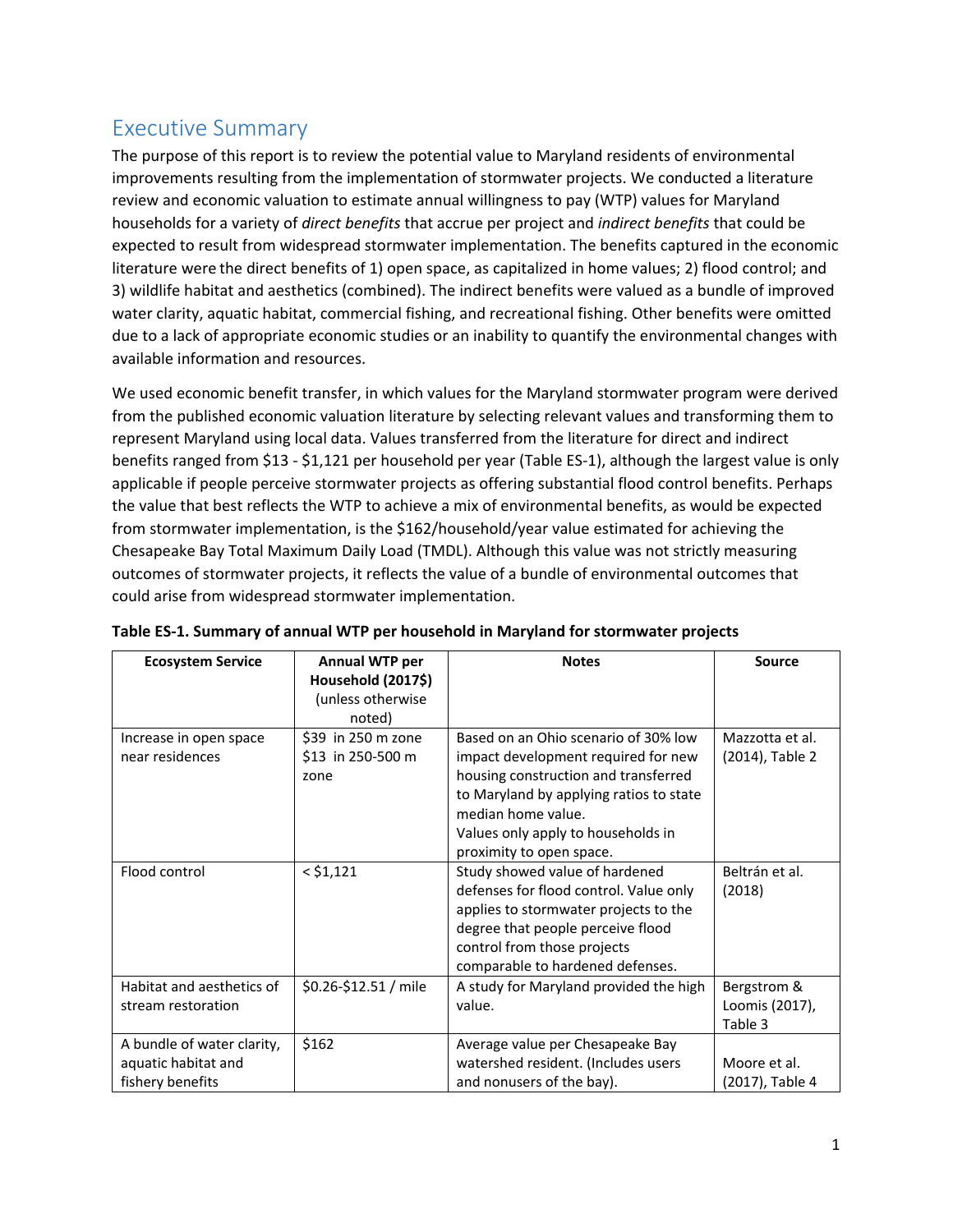## Introduction

The purpose of this report is to review the potential value to Maryland residents of environmental improvements resulting from the implementation of stormwater projects. Although stormwater projects include both green and gray types, we emphasize the green types here since they have been the subject of greater economic study than the gray types. The types of environmental improvements covered here include any biophysical change that affects human well-being, including a change in property flood risk, health outcome or ecosystem health.

To estimate the value of additional stormwater projects and green infrastructure, we conducted a literature review to identify and summarize relevant values. If studies were not conducted recently in Maryland, we used the common valuation method of economic benefit transfer to estimate Maryland‐ specific values, as described in methods. Results are summarized in a table in the Conclusions section.

This report complements a prior analysis of stormwater remediation fees paid by homeowners, reported in absolute values and as a percentage of median household income, in Maryland counties and Baltimore City (MDE, 2018). Both types of values are useful for informing decisions about public willingness to accept costs associated with stormwater improvement programs (e.g., utility fees, taxes). The public would need to understand the benefits that are generated by stormwater improvements to align WTP for environmental improvements found via economic analysis with acceptance of cost increases.

### Types of economic values included in analysis

Economic values cover any category of change that make people better off and are not limited to direct financial gains. Benefits from environmental improvements include those benefits that people derive from using natural systems for recreation or visual amenities. Benefits are also derived from natural systems that people do not use, if they gain value from the satisfaction of being good stewards of such systems and providing opportunities for others or future generations to use the system. Such values are referred to as nonuse or passive use values and they have been demonstrated with many types of evidence (Wainger et al., 2018).

In the case of projects that are implemented to manage stormwater, people may have a measurable WTP for benefits that result from being proximal to or visiting areas (direct benefits) or for regional benefits that result from the cumulative effects of many projects being installed, such as improvements in Chesapeake Bay water quality (indirect benefits). The potential list of benefits spans outdoor recreation, health, and nonuse benefits, which represent the satisfaction people receive from being stewards of natural systems for current and future generations. Specific examples of benefit types are shown in Figure 1.

Benefit delivery pathways may not be simple relationships between stormwater project installation and improvements in peoples' well-being. Instead, such analyses frequently require sophisticated modeling to determine the magnitude of the environmental change that was generated by stormwater projects. Understanding the degree of change is a necessary step to establishing the value of that change and can be challenging. For example, urban vegetation is thought to trap air pollution (especially particulate matter) that would otherwise contribute to health problems, such as asthma, in sensitive populations. To value this air quality benefit would require models to establish 1) the effectiveness of the specific vegetation used in projects at trapping particles; 2) the proportion of the population exposed to harmful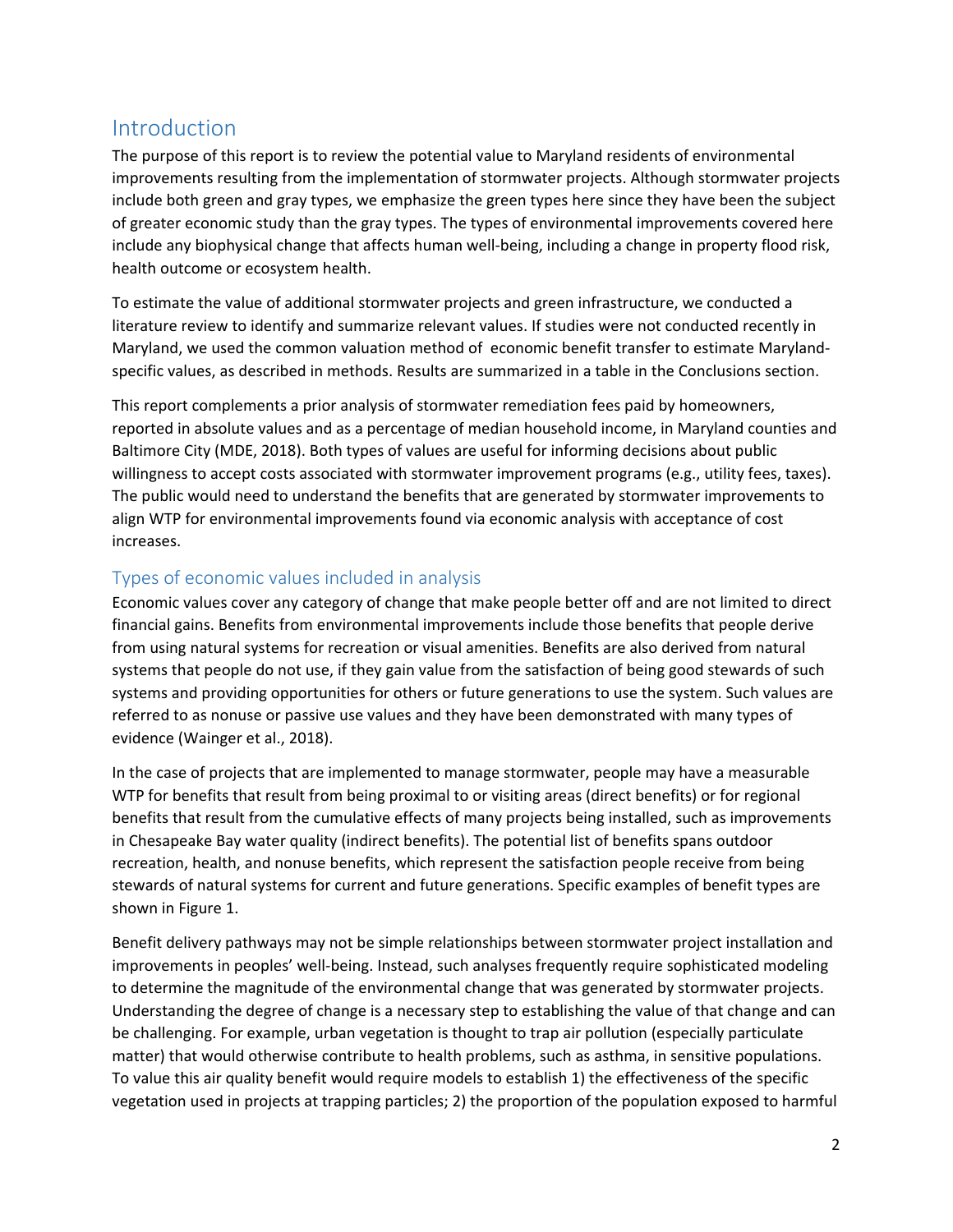levels of air pollution; and 3) that population's WTP to avoid health problems in sensitive groups. Because such modeling has not been done for all benefits in Figure 1, not all types of benefits shown in Figure 1 have been quantified in the literature and are thus omitted from the literature review.

### Scope of study

This study summarizes available *primary* economic valuation studies with potential relevance to Maryland. Primary economic studies include specialized economic surveys and statistical models that are used to measure values for a specific change, over a geographically defined population, for the social, political and economic conditions at the time of the study. A subset of direct and indirect benefits is included, reflecting the availability of benefits that have been valued as part of robust economic studies.

To use these literature values to estimate value for Maryland residents requires conducting economic *benefit transfer*. Benefit transfer uses published case studies to estimate values for unstudied sites. The most common type of benefit transfer is to average values for a specific type of environmental change across many relevant case studies. It is expected that averaging many values will smooth out the variability among sites and values are considered most robust when study sites are similar to the unstudied site or sites. However, such averages can only provide a rough indication of WTP (or willingness to accept) in an unstudied situation, since the specific environmental conditions, sociodemographics and other variables will not necessarily be captured.



#### **Figure 1. Examples of direct and indirect benefits generated by stormwater projects.**

Urban stormwater projects generate a variety of direct and indirect benefits that vary by project type. Direct values generally accrue per project to people living/working near project sites or those with access to sites. Indirect values accrue to people (regardless of site proximity) when multiple stormwater projects generate cumulative effects in watersheds and downstream water bodies.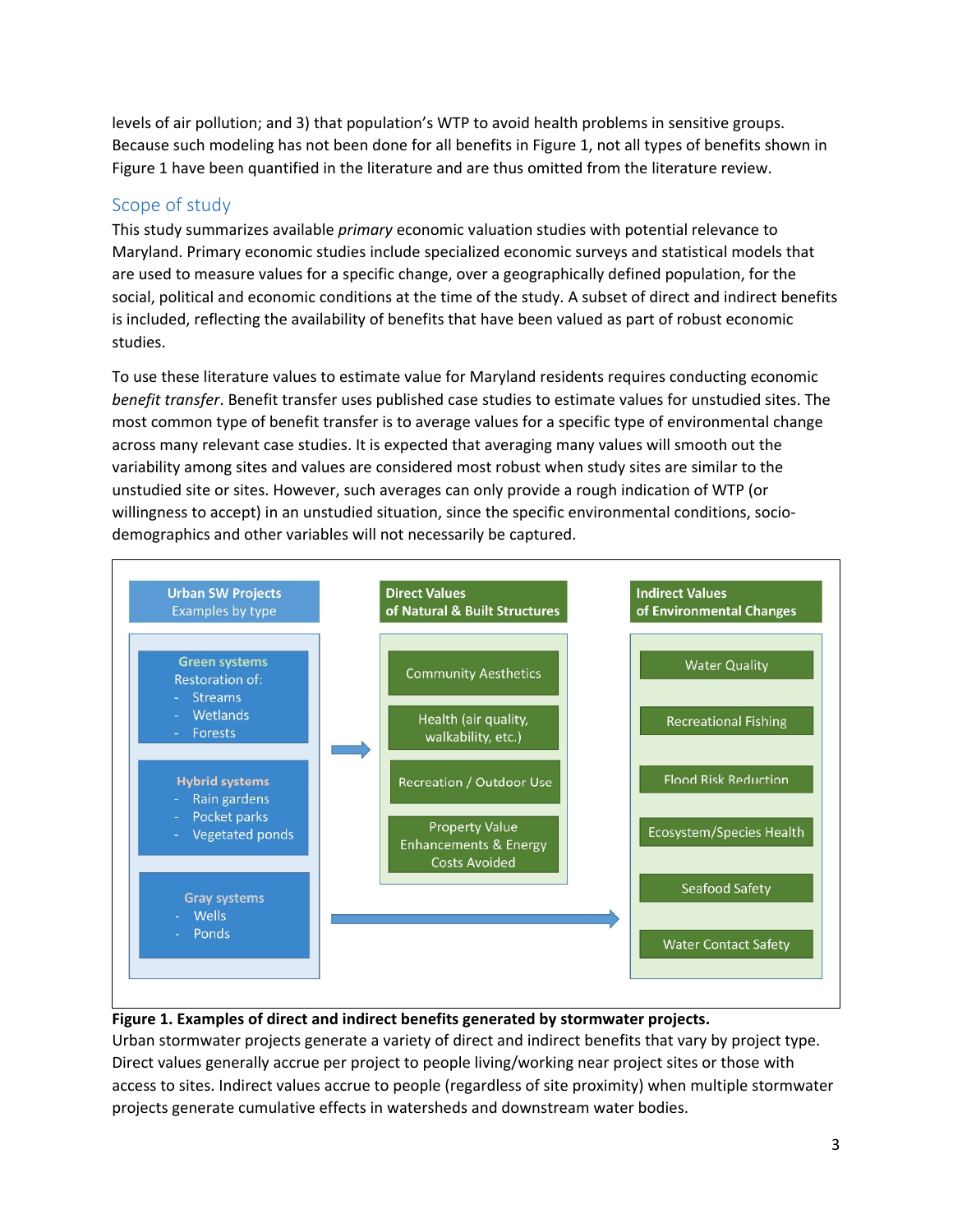## Methods

We conducted a review of recent economic valuation literature (1990-present) to compile values for individual direct and indirect benefits and for bundles of benefits generated by water quality improvements. Although the full suite of benefits that may be realized from stormwater management are broad (as shown in Figure 1), economic studies are concentrated in only a few of these categories. Therefore, many benefits could not be captured through a literature review.

To conduct benefit transfer of literature values to present day Maryland, we used three methods. First, because Maryland has been well‐studied, we were able to select recent individual studies to suggest WTP for some types of environmental improvements. Second, when values were capitalized in home values, we translated average WTP to a percentage of median home price for the study area and then apply that percentage to current Maryland median home prices. Third, we used average value per household across multiple studies when either Maryland studies were not available or were not considered to be sufficiently representative of modern stormwater projects.

Many valuation studies did not specifically study changes due to stormwater projects or environmental restoration but still captured the value of environmental differences. We aimed to include studies that were most representative of interventions used to change existing conditions, but substituted studies that compared people with and without an environmental amenity, as needed, to include a broad suite of environmental outcomes. In general, we judged that a recent local study would be superior to an average of many literature values. We found through our literature review that many recent studies on stormwater projects were conducted in other countries or that studies in the US were not specifically for restored environment, but rather retained natural areas.

## Results & Discussion

The benefits captured in the economic literature were the direct benefits of 1) open space, as capitalized in home values, 2) flood control, 3) wildlife habitat and aesthetics. The indirect benefits were valued as a bundle of improved water clarity, aquatic habitat, commercial fishing, and recreational fishing. Other benefits were omitted due to a lack of appropriate economic studies or a lack of a quantification of the environmental changes. For example, the benefits of sequestering carbon in living matter and the associated reduced risk of climate change damage was not included because we did not have estimates of how much net carbon would be sequestered through stormwater projects.

### Direct Benefits

#### Open space benefits

Many projects to reduce impervious surfaces or capture runoff create small open space areas that increase vegetated or open water areas in urban and suburban settings. These practices improve aesthetics and air quality, microclimate regulation, wildlife habitat, water purification, flood risk reduction, and carbon sequestration, among other benefits. Since most projects being implemented in Maryland are small, they do not often provide on‐site recreation. When projects are large or connected via walking trails (including accessible ponds or lakes) they are more likely to provide recreation benefits.

All of these benefits of stormwater projects are potentially capitalized in home values, meaning that homeowners pay a premium to be near them or to be in neighborhoods with low impact design. A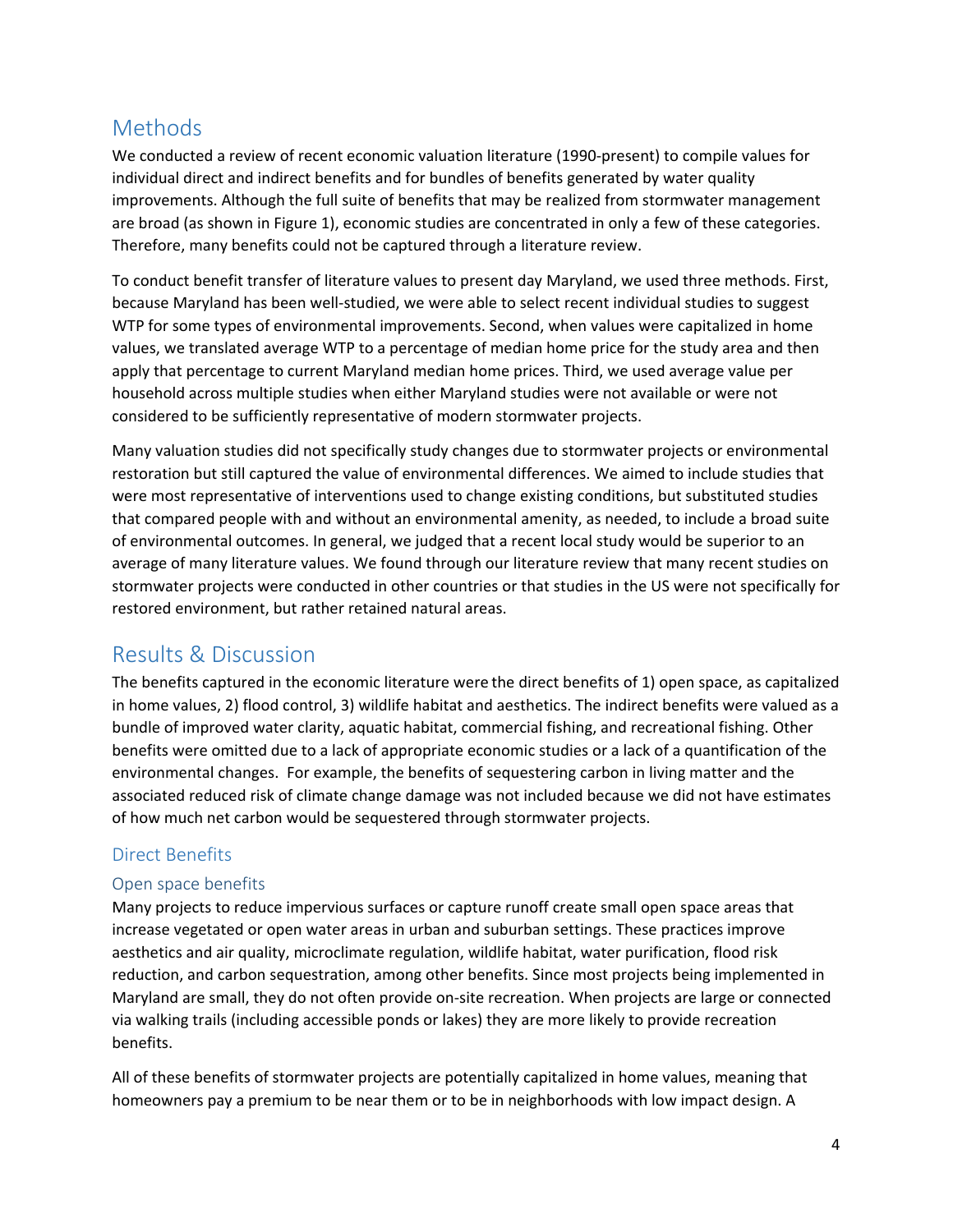recent study conducted a thorough review of the literature of the value of open space to homeowners where open space included small to large areas in permanent vegetation, including wetlands, trees, and landscaped lawn and shrub areas. Using 35 studies they generated a statistical (meta‐analysis) model to estimate the percentage change in a home's value for an observed percentage change in open space within a specific radius of a parcel (Mazzotta et al., 2014).

The authors found that, holding all else constant, the addition of open space in a 250 m buffer around a house would increase the home rental value by 0.17% for an average of 1.99% increase in open space, which is equivalent to roughly a 0.085% increase in annual value for a 1% increase in open space. If the open space was added within a ring of 250-500 m, annual home rental rate increased 0.1%<sup>1</sup> for an average of 2.17% increase in open space, which is roughly equivalent to 0.046% increase in annual value for a 1% increase in open space.

This result is consistent with other reviews that have found that all open space types have positive effects on adjacent property values, even when open space consists of small acreage (Lutzenhiser and Netusil, 2001). Although, the capitalized value of additional natural areas depends on the landscape context and is affected by the availability of all types of open space and proximity of parks and refuges (Neumann et al. 2009). Three of the studies used in the Mazzotta et al. (2014) meta‐analysis were conducted in Maryland (Table 1). None of these values can be directly compared to the full model due to transformations made to standardize the data for the meta‐analysis. But two of the studies show a 0.01% or 0.4% increase in home selling price (not the annualized increase used in the meta‐analysis) for a 1% increase in open space. The third study shows an average increase for the state in home selling price of 2.2% from being 1% closer to a park. However, the authors note that being adjacent to parks can decrease home value in high crime neighborhoods (Troy and Grove, 2008).

| Type of<br>Environmental<br>Change | % Change in<br>environment | % Change<br>in House<br><b>Price</b> | Data<br>Year | County of<br>Study | <b>Current</b><br>County<br><b>Median House</b><br>Price (2017\$) | Value per<br><b>Household</b><br>$(2017\$ | Reference  |
|------------------------------------|----------------------------|--------------------------------------|--------------|--------------------|-------------------------------------------------------------------|-------------------------------------------|------------|
| Open space in                      |                            |                                      |              |                    |                                                                   |                                           | Kopits et  |
| subdivision                        | 1%                         | 0.01%                                | 2000         | Calvert            | \$347,200                                                         | \$35                                      | al. (2007) |
| Preserved                          |                            |                                      |              |                    |                                                                   |                                           |            |
| farmland                           |                            |                                      |              |                    |                                                                   |                                           |            |
| adjacent to                        |                            |                                      |              |                    |                                                                   |                                           | Towe       |
| subdivision                        | 1%                         | $^{\sim}$ 0.43%                      | 2000         | Howard             | \$439,900                                                         | \$1,892                                   | (2009)     |
|                                    |                            |                                      |              |                    |                                                                   |                                           | Troy and   |
| Distance to                        |                            |                                      |              | <b>Baltimore</b>   |                                                                   |                                           | Grove      |
| park                               | 1%                         | 2.2%                                 | 2004         | City               | \$153,200                                                         | \$337                                     | (2008)     |

These increases in home values vary by characteristics such as existing amount of open space, urban or rural setting, type of vegetation and spatial arrangement of open space. Therefore, it is also revealing to

 $1$  Using a rental value increase is an analytic technique for roughly estimating the annual increment in the future selling price of a home.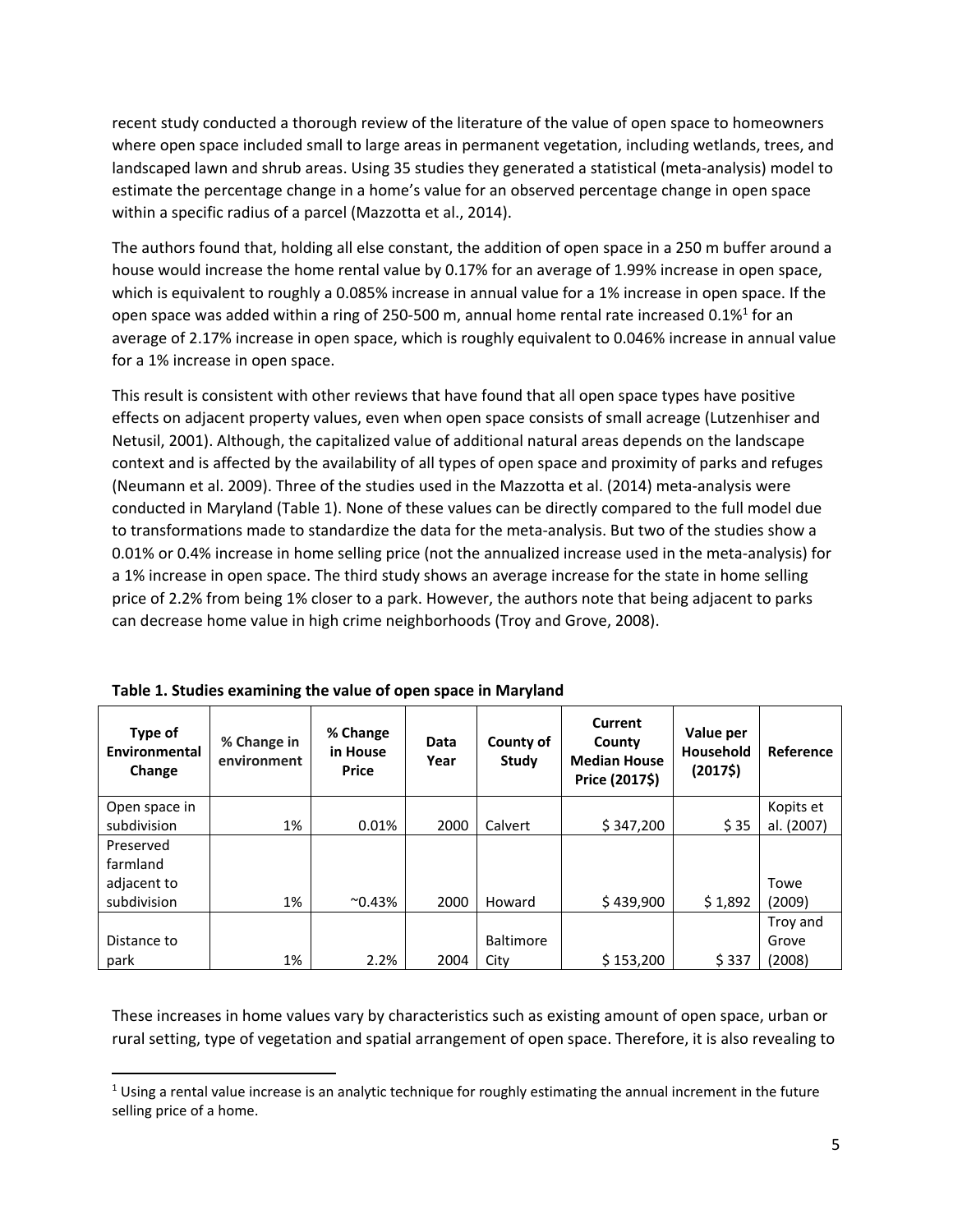examine results of scenario in Mazzotta et al. (2014) for Ohio in which they found that use of LID in 30% of the area of new development created mean increases in perceived open space of 1.3%‐3.7%, which provided an average annual increase of 0.44% and 0.12% per property for houses in the 250 m and 250– 500 m buffers, respectively.

If we assume the same home price premiums (as percentage of median rental value) would hold for Maryland, the values calculated for Ohio in 2013 would be equivalent to \$39 and \$13 per household (2017 dollars) for houses in the 250 m and 250–500 m buffers, respectively. These values represent 0.44% and 0.12% of Maryland's median rental rate of \$8,895 (3% of median value of \$296,500 following methods in Mazzotta et al. 2014) (Table 2). These scenario results for Ohio are useful since that state is similar to Maryland in many respects. However, the calculations are still approximate values since effects of open space on value depends on many site‐specific factors.

In the Mazzotta et al. (2014) study, they found that value per percentage change in open space increased when open spaces were permanently protected and were non-recreational. Values also increased when the open space took the form of trees or permanent vegetation in riparian areas, compared to general open space. Finally, a percentage increase in open space is worth less in rural and exurban areas, compared to suburban and urban density areas, and worth less when homes have larger lots, all else equal.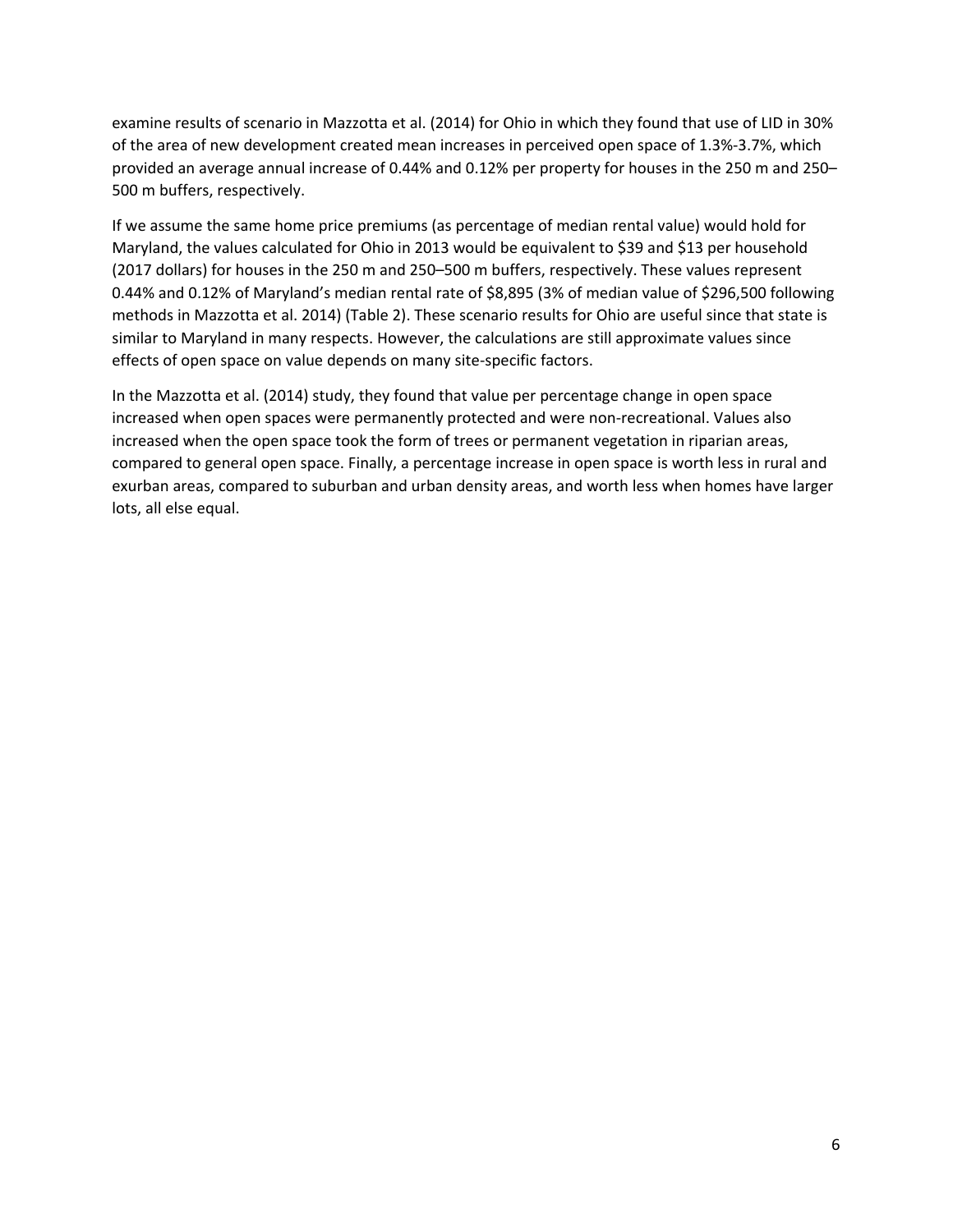|                        | <b>Median</b><br><b>Home Value</b> | Median<br><b>Rental Value</b><br>(3% discount<br>rate) | <b>Average Annual Price</b><br><b>Premium per Affected</b><br>House by Zone (per 1%<br>increase in open space)* |        | <b>Average Annual Price</b><br><b>Premium per Affected</b><br>House by Zone (for<br>scenario of 30% LID)+ |       |
|------------------------|------------------------------------|--------------------------------------------------------|-----------------------------------------------------------------------------------------------------------------|--------|-----------------------------------------------------------------------------------------------------------|-------|
|                        |                                    |                                                        | 250 m                                                                                                           | 500 m  | 250 m                                                                                                     | 500 m |
| County                 | 2017 dollars                       | 2017 dollars                                           | 0.085%                                                                                                          | 0.046% | 0.44%                                                                                                     | 0.15% |
| Allegany               | 119,900                            | 3,597                                                  | \$3                                                                                                             | \$2    | \$16                                                                                                      | \$5   |
| <b>Anne Arundel</b>    | 346,000                            | 10,380                                                 | \$9                                                                                                             | \$5    | \$46                                                                                                      | \$16  |
| <b>Baltimore</b>       | 249,600                            | 7,488                                                  | \$6                                                                                                             | \$3    | \$33                                                                                                      | \$11  |
| <b>Baltimore City</b>  | 153,200                            | 4,596                                                  | \$4                                                                                                             | \$2    | \$20                                                                                                      | \$7   |
| <b>Calvert</b>         | 347,200                            | 10,416                                                 | \$9                                                                                                             | \$5    | \$46                                                                                                      | \$16  |
| <b>Caroline</b>        | 296,500                            | 8,895                                                  | \$8                                                                                                             | \$4    | \$39                                                                                                      | \$13  |
| <b>Carroll</b>         | 328,100                            | 9,843                                                  | \$8                                                                                                             | \$5    | \$43                                                                                                      | \$15  |
| <b>Cecil</b>           | 238,000                            | 7,140                                                  | \$6                                                                                                             | \$3    | \$31                                                                                                      | \$11  |
| <b>Charles</b>         | 294,000                            | 8,820                                                  | \$7                                                                                                             | \$4    | \$39                                                                                                      | \$13  |
| <b>Dorchester</b>      | 179,300                            | 5,379                                                  | \$5                                                                                                             | \$2    | \$24                                                                                                      | \$8   |
| <b>Frederick</b>       | 315,400                            | 9,462                                                  | \$8                                                                                                             | \$4    | \$42                                                                                                      | \$14  |
| Garrett                | 167,100                            | 5,013                                                  | \$4                                                                                                             | \$2    | \$22                                                                                                      | \$8   |
| <b>Harford</b>         | 281,400                            | 8,442                                                  | \$7                                                                                                             | \$4    | \$37                                                                                                      | \$13  |
| Howard                 | 439,900                            | 13,197                                                 | \$11                                                                                                            | \$6    | \$58                                                                                                      | \$20  |
| Kent                   | 237,400                            | 7,122                                                  | \$6                                                                                                             | \$3    | \$31                                                                                                      | \$11  |
| Montgomery             | 467,500                            | 14,025                                                 | \$12                                                                                                            | \$6    | \$62                                                                                                      | \$21  |
| <b>Prince George's</b> | 272,900                            | 8,187                                                  | \$7                                                                                                             | \$4    | \$36                                                                                                      | \$12  |
| Queen Anne's           | 343,200                            | 10,296                                                 | \$9                                                                                                             | \$5    | \$45                                                                                                      | \$15  |
| St. Mary's             | 291,500                            | 8,745                                                  | \$7                                                                                                             | \$4    | \$38                                                                                                      | \$13  |
| <b>Somerset</b>        | 131,000                            | 3,930                                                  | \$3                                                                                                             | \$2    | \$17                                                                                                      | \$6   |
| <b>Talbot</b>          | 326,300                            | 9,789                                                  | \$8                                                                                                             | \$5    | \$43                                                                                                      | \$15  |
| Washington             | 205,300                            | 6,159                                                  | \$5                                                                                                             | \$3    | \$27                                                                                                      | \$9   |
| Wicomico               | 171,700                            | 5,151                                                  | \$4                                                                                                             | \$2    | \$23                                                                                                      | \$8   |
| Worchester             | 252,100                            | 7,563                                                  | \$6                                                                                                             | \$3    | \$33                                                                                                      | \$11  |
| <b>Maryland State</b>  | 296,500                            | 8,895                                                  | \$8                                                                                                             | \$4    | \$39                                                                                                      | \$13  |

**Table 2. Median home values and estimated price premiums per house by Maryland county** 

\*Estimated annual increase in rental rate (or buyer WTP) for homes near open space, based on meta‐ analysis of Mazzotta et al. (2014), per 1% increase in open space.

†EsƟmated annual average increase in rental rate (or buyer WTP) for homes near open space, based on a projected growth scenario in Ohio in which 30% of new growth was in low impact development (LID). Average open space increase was 3.1% in 250 m buffer and 1.5% 250‐500 m buffer around houses. (percentage increase derived from non‐recreational open space in Mazzotta et al. (2014), Table 8). Source of Median Home Value: US Census Bureau (2017)

### Flood control benefits

Stormwater projects can provide the rainwater interception, storage, and infiltration functions that are lost when impervious surface is created. Therefore, they would be expected to reduce some flooding (particularly in low to moderate intensity storms) and associated harms from flooded basements, icy sidewalks and streets, and other transportation inconveniences and risks. Studies have generally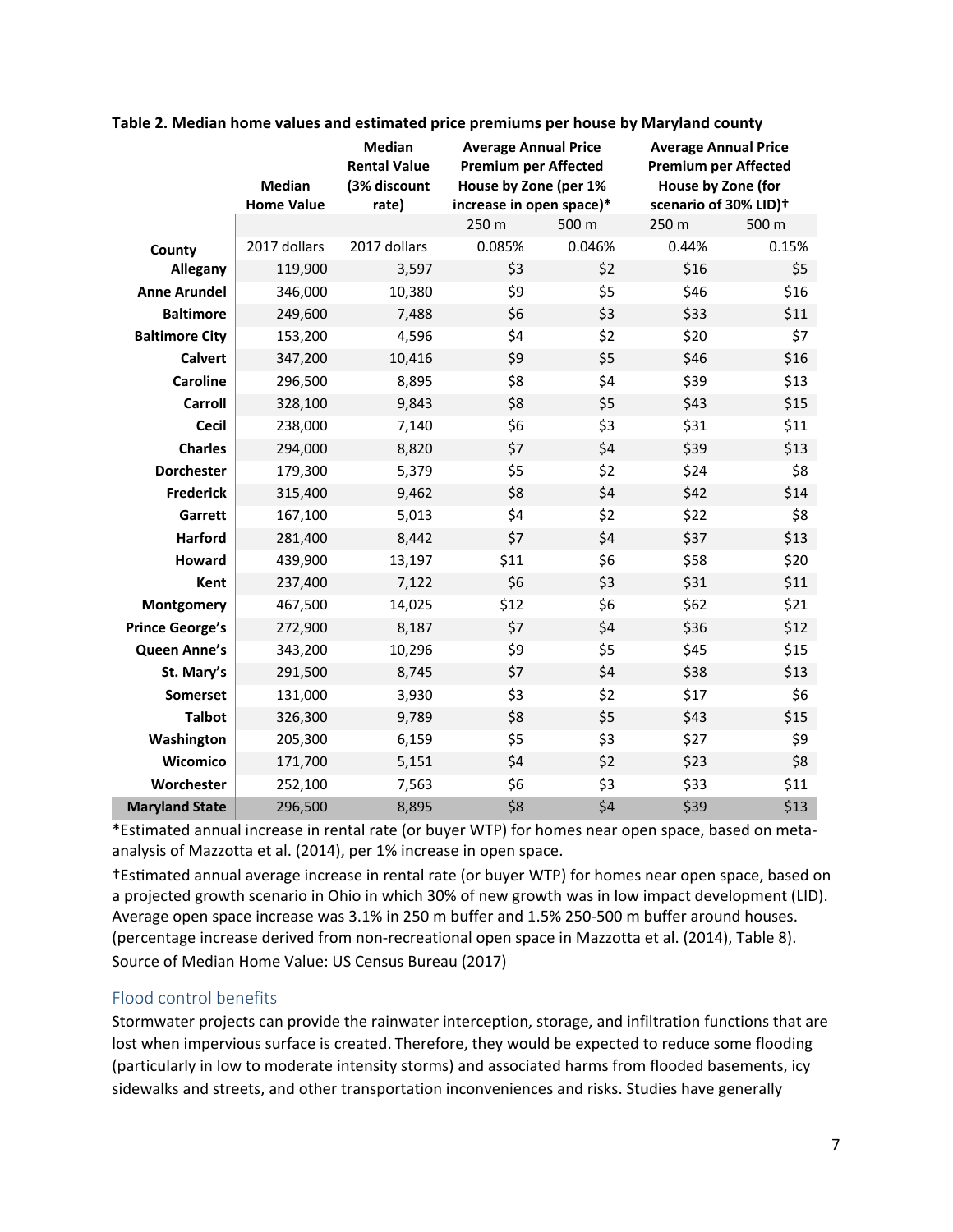concluded that green infrastructure can be an effective complement to traditional stormwater infrastructure for reducing nuisance flood risk, but that effectiveness varies by storm characteristics and landscape factors (Gonzalez‐Meler et al., 2013; Zellner et al., 2016).

People are willing to pay for flood risk reduction and the strongest evidence is that homes outside of flood zones are worth more than homes in flood zones, all else equal (Bin and Landry, 2013). However, the household WTP for nuisance flood risk reduction has not been thoroughly studied. The most relevant economic study we found showed a substantial increase in home value of 12.6‐16.7% for hardened defenses such as sea walls and flood gates (Beltrán et al., 2018). Taking 12.6% of the Maryland median rental rate, yields and estimate of WTP of \$1,121 annually for flood control projects. This value can only be applied to stormwater management if people perceive comparable flood control benefits compared to the hardened defenses used in the study.

A recent study is indicative of the type of work that has been done to evaluate the flood risk reduction of stormwater projects that is based on many assumptions about performance rather than observational data. Zhang et al. (2012) used models to estimate the effectiveness of stormwater projects and then used a replacement cost approach (cost of installing a reservoir for the same amount of water storage) to assess the risk reduction value. The average value for flood risk reduction was about \$3,800/ha (2017\$)<sup>2</sup> of installed projects, although benefits varied widely across the study area. Using a reservoir replacement value to represent the value of flood control may be relevant for some areas of Maryland, but could inflate the value of WTP in Maryland for areas that are not considering using reservoirs. In general, replacement value is only robust if the method has a high likelihood of being used. This value reflects a case study in China and was not adjusted for Maryland.

### Habitat and aesthetic values of stream restoration

Most green infrastructure also provides wildlife habitat, potentially including pollinator habitat, that people value (Gonzalez‐Meler et al., 2013). However, as with other benefits of stormwater, we did not find studies that specifically isolated values of urban habitat. Some of the WTP for terrestrial habitat value has already been captured in the open space values reported above. In addition, habitat values have been evaluated by looking at multiple benefits of stream restoration, which was not included in the open space meta‐analysis.

Stream and river restoration has been given special attention in the economic literature and a recent review summarized the household WTP for various river restoration projects (Table 3). The values represent benefits perceived by people for changes in a variety of ecosystem services encompassing fish and other wildlife habitat, recreational fishing, boating, swimming, drinking water, aesthetics, climate regulation, flood regulation, and habitat for rare and endangered species. The results value a mix of direct and indirect benefits. The direct benefits are from some types of habitat, aesthetics and climate regulation since they can accrue for small isolated projects. The indirect benefits are those that require many projects to be implemented to achieve the indirect benefits (e.g., fish habitat is likely to require many projects).

Since projects varied greatly in size, benefits are reported per mile, although it is not necessarily true that WTP would accrue per mile. Rather, people may only be willing to pay for the large completed

 <sup>2</sup> Based on an exchange rate of 6.3027 RMB / dollar in 2011 and using the BLS CPI to adjust 2011 values to 2017 dollars.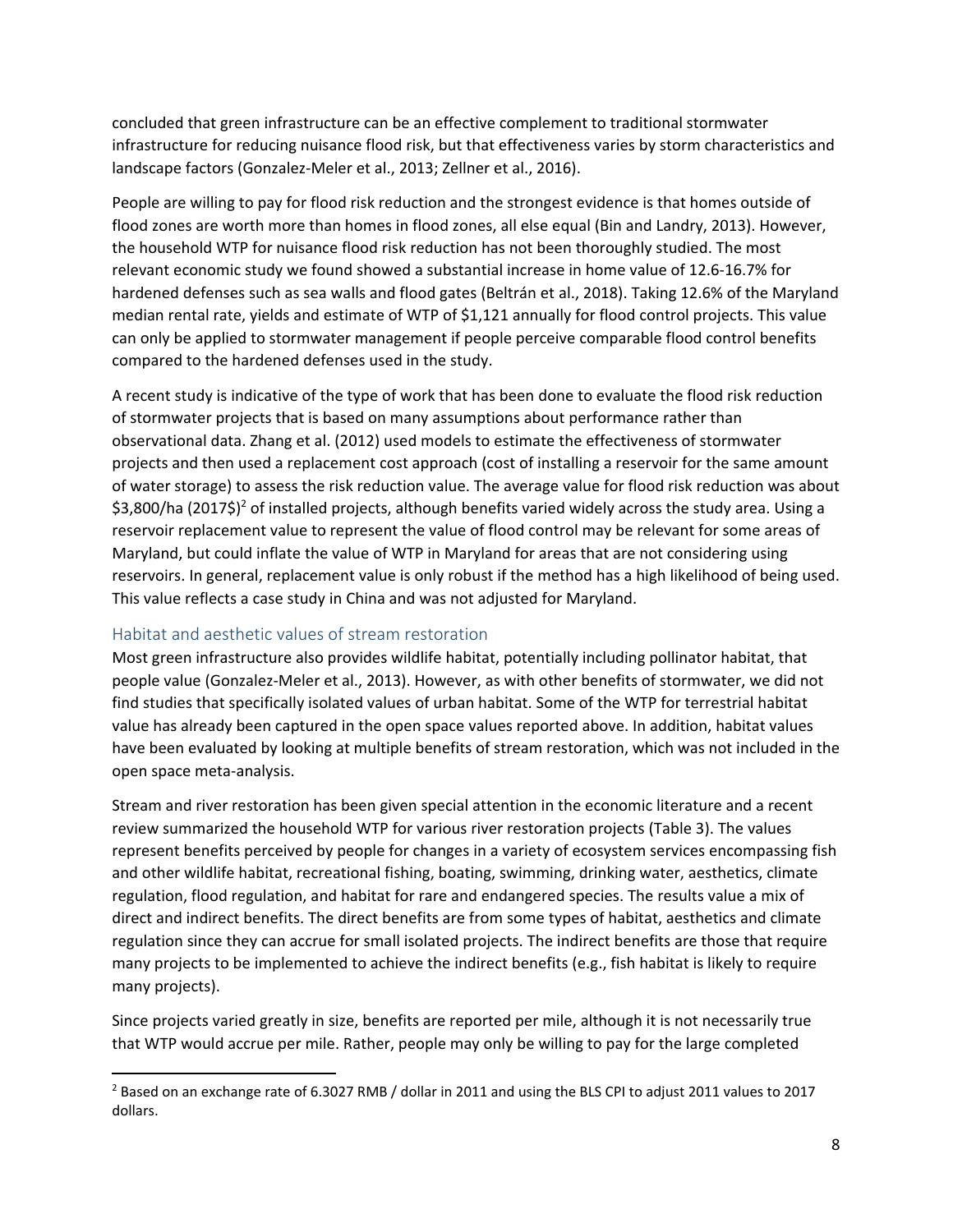project, not small projects, although in a study conducted in Maryland (bolded line in Table 3) authors measured a WTP for a small project. The benefits measured were stated to be for two ecosystem services of aesthetic and recreational benefits among Baltimore City residents and, since respondents did not have access to the site, the benefits were nonuse values (Kenney et al., 2012).

|              | Annual<br>WTP/HH        | <b>Restored River</b><br>miles | Annual<br>WTP/mile | # ecosystem goods and<br>services valued |
|--------------|-------------------------|--------------------------------|--------------------|------------------------------------------|
| <b>State</b> | $(2017\$ ) <sup>*</sup> |                                | $(2017\$           |                                          |
| AZ           | \$45                    | 170                            | \$0.26             | $\mathcal{P}$                            |
| AZ           | \$53                    | 40                             | \$1.33             | 1                                        |
| <b>NM</b>    | \$65                    | 80                             | \$0.81             | 1                                        |
| <b>WV</b>    | \$198                   | 24                             | \$8.25             | 3                                        |
| <b>NC</b>    | \$35                    | 6                              | \$5.91             | 5                                        |
| <b>MD</b>    | \$3                     | 0.25                           | \$12.51            | $\mathbf{2}$                             |
| WA.          | \$114                   | 70                             | \$1.63             | $\overline{2}$                           |
| CO           | \$30                    | 45                             | \$0.67             | 3                                        |
| <b>OR</b>    | \$229                   | 120                            | \$1.91             | 3                                        |
| NM.          | \$57                    | 17                             | \$3.38             | $\overline{2}$                           |
| NM.          | \$180                   | 17                             | \$10.61            | $\overline{2}$                           |
| AZ           | \$176                   | 300                            | \$0.58             | 5                                        |

**Table 3. Summary of Economic Valuation Studies of River Restoration (Bergstrom & Loomis, 2017)** 

\*Values converted from 2015 to 2017 dollars using the Bureau of Labor Statistics CPI inflation calculator. Excerpted from larger table presented in Bergstrom and Loomis (2017)

#### Indirect Benefits

Indirect benefits are the cumulative benefits arising from many stormwater projects. Those benefits include systemic aquatic system restoration, as might be expected by achieving the Chesapeake Bay TMDL. The TMDL benefits are the primary results shown in this section due to the availability of relevant and high quality studies for Maryland. However, indirect benefits could also include systemic improvements that were not captured in the set of studies presented. Examples include regional recreational opportunities (e.g., aesthetics of long‐distance hiking or boating trails) or migratory opportunities for rare species.

#### Economic values measured for the Chesapeake Bay TMDL

The U.S. Environmental Protection Agency (EPA) recently conducted several extensive economic studies measuring values that people hold for a range of environmental outcomes generated by water quality improvements in the Chesapeake Bay watershed. The values measured include those for improvements in Bay water clarity, striped bass populations, submerged aquatic vegetation, and crab populations. They also included reduced eutrophication (measured qualitatively as levels of eutrophication) in freshwater lakes throughout the Bay watershed.

The most comprehensive of the TMDL benefit assessments showed a total household WTP of \$154/year for a bundle of projected improvements due to fully implementing the Chesapeake Bay TMDL (Table 4). Stormwater projects are only a part of the set of actions being undertaken to achieve the TMDL and the outcomes of improved aquatic habitat and water quality. Therefore, this value cannot be said to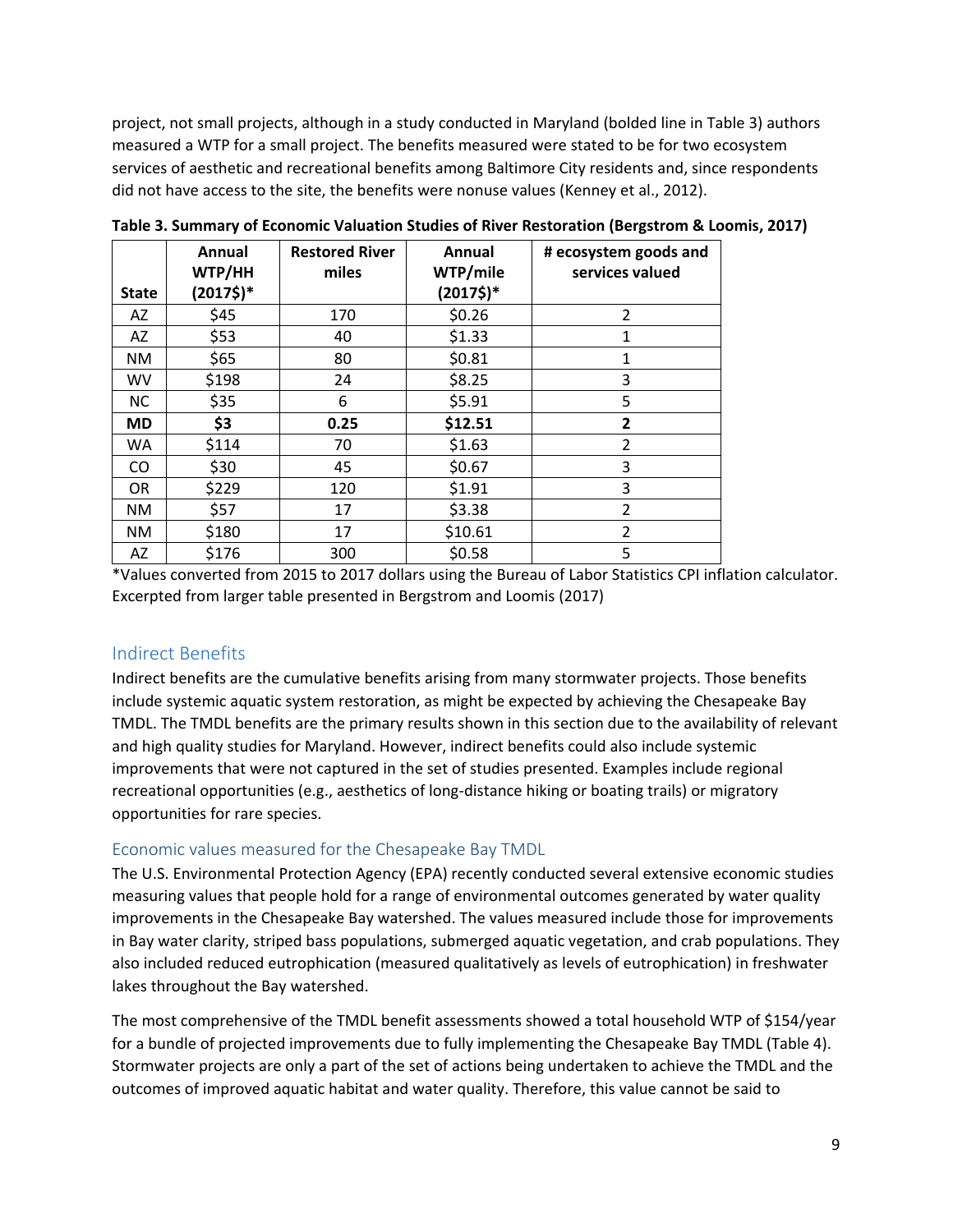represent a WTP for the municipal separate storm sewer system (MS4) permit projects being used to advance the TMDL. Yet, the economic study demonstrates that people are willing to pay for outcomes that can be generated by stormwater implementation or impervious surface reduction.

An important outcome of this study was the demonstration that watershed residents (and state residents outside the Bay watershed) have WTP to achieve improvements in lake water clarity and Bay habitat quality, even if they don't fish, boat or directly use the Chesapeake Bay (Moore et al., 2017). The use and nonuse values were comparable for all TMDL outcomes measured, except water clarity (Table 4, See columns labeled 'Model 2').

| <b>Benefit type</b>                                                               | Marginal* WTP<br>(Users &<br>Nonusers)<br>(Model 1) | Marginal* WTP<br><b>Users</b><br>(Model 2)<br>(\$/person/year) | Marginal* WTP<br><b>Nonusers</b><br>(Model 2)<br>(\$/person/year) | Projected<br>improvement<br>due to TMDL |
|-----------------------------------------------------------------------------------|-----------------------------------------------------|----------------------------------------------------------------|-------------------------------------------------------------------|-----------------------------------------|
| 1-inch increase in Bay<br>water clarity (average for<br>entire Bay & tributaries) | (\$/person/year)<br>\$3.51                          | \$8.62                                                         | \$1.45                                                            | +4.33 inches<br>$(+12.0\%)$             |
| 1 million additional<br>striped bass                                              | \$6.62                                              | \$6.14                                                         | \$7.00                                                            | $+1.03$ M fish<br>(+4.3%)               |
| 1 million additional blue<br>crabs                                                | \$1.21                                              | \$0.95                                                         | \$1.24                                                            | +41 M crabs<br>(+16.4%)                 |
| ~1 ton increase in oysters                                                        | \$0.02                                              | \$0.03                                                         | \$0.01                                                            | $+541$ tons<br>(+16.4%)                 |
| 1 hyper-eutrophic lake<br>moves to lower<br>eutrophication level                  | \$0.18                                              | \$0.20                                                         | \$0.18                                                            | +455 lakes<br>$(+15.7%)$                |
| <b>Total annual WTP for</b><br>projected improvements                             |                                                     |                                                                |                                                                   | \$154/<br>household/year                |

| Table 4. Marginal and total willingness to pay (WTP) for Chesapeake Bay TMDL improvements (\$2014 |  |
|---------------------------------------------------------------------------------------------------|--|
| dollars) from Moore et al. (2017)                                                                 |  |

\*Marginal WTP is the value reported for the last increment of environmental change rather than the total value for the change due to the TMDL.

Other Chesapeake Bay restoration benefit studies estimated values for single benefits rather than the bundle of benefits measured by Moore et al. (2017). All of the values for individual benefits are lower per person than the total bundle, as expected, and range from \$0.02 ‐ \$6.62 per expected environmental change and per household (Table 5). Values represent either annual payments or total home value increase. These individual values have substantial overlap in beneficiaries and benefits and therefore, cannot be summed (Table 5).

In two of the studies from (Table 5), economists analyzed price premiums on home values resulting from improvements in water clarity or submerged aquatic vegetation (SAV). For water clarity, they found an average value increase of \$5,571 for waterfront homes and \$366 for non‐waterfront homes within 500 m of tidal water, when water clarity increased by 11% (~0.33‐0.5 % of home value) (Klemick et al., 2018; Walsh et al., 2017). For submerged aquatic vegetation, authors estimated a value increase of \$36,317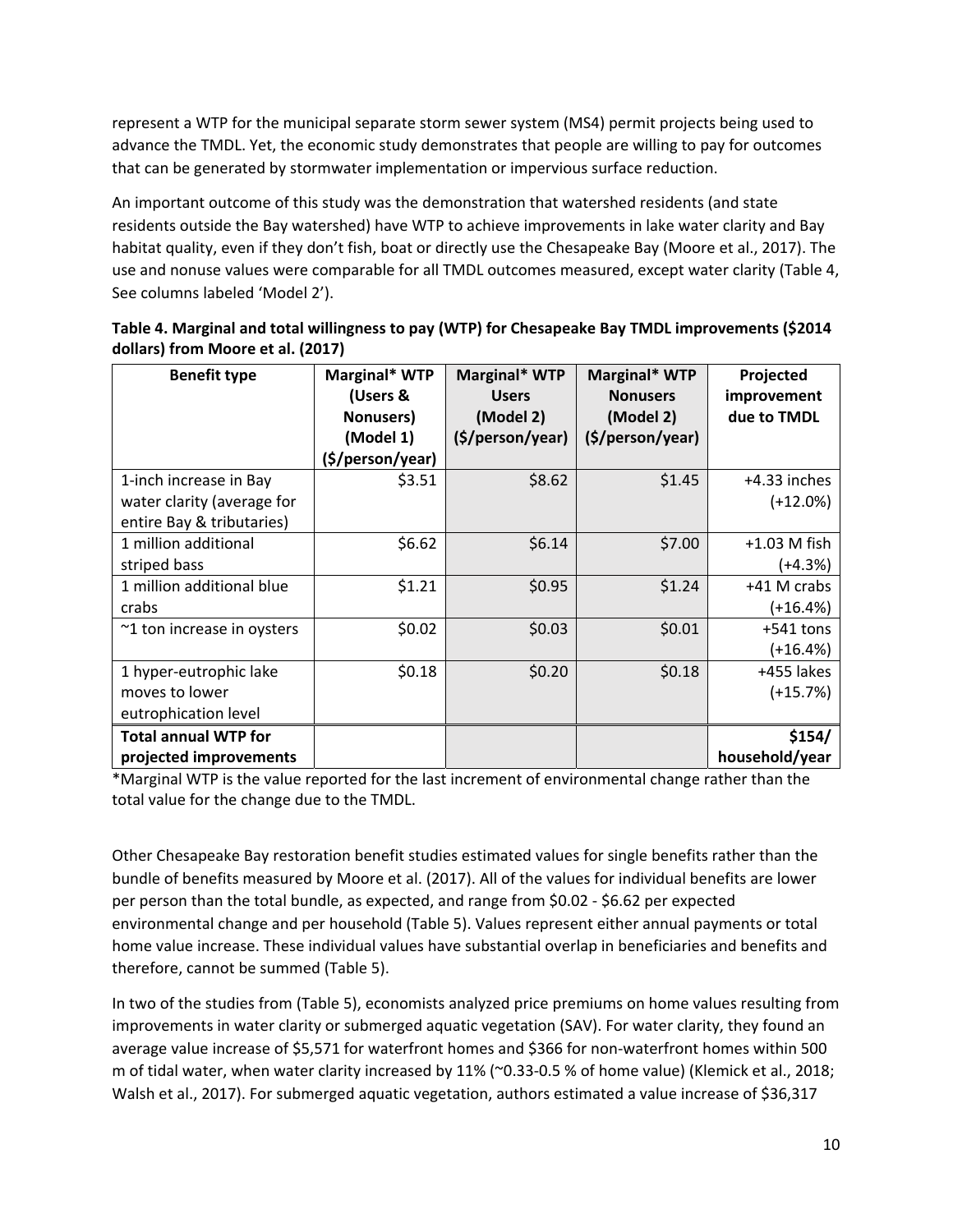per waterfront home and \$17,289 per non‐waterfront home within 200 m of water when SAV was present (~6% of home value) compared to when not present (Guignet et al., 2016). These statistical models separate out the additional value (price premium) paid for an environmental improvement after holding many other price factors constant. The full statistical models include a large set of property and location characteristics (bedrooms, water depth, school district, etc.) to remove the effect of these factors on price.

The remaining studies looked at commercial and recreational fishing benefits and improvements in outdoor recreation (Massey et al., 2017). Recreational fishers were willing to pay just under \$2/trip for the increases in fish. Other outdoor recreators were willing to pay between \$2.50 ‐ \$6.67 per person per year, based on an estimate of 42 million total trips/year to outdoor recreation sites.

The estimated values per household are consistent with values measured for other large water body restorations. A value of \$379/household/year (2017 dollars, converted from 1998\$) was estimated for a 45-mile restoration of the South Platte River near Denver, Colorado (Loomis et al., 2000). A large review reported a range of values for restoring fisheries, aquatic habitat and/or water quality in large water bodies of \$20 - \$512 per household (2017\$ converted from 2002\$) (Johnston and Thomassin, 2010).

The U.S. EPA studies described above encompass residents of all states that make up the Chesapeake Bay watershed (inside and outside the watershed), and therefore will have some error for representing Maryland residents. In particular, because users of the bay were willing to pay more for water clarity than non‐users (Table 4), it is possible that the WTP for achieving the TMDL is higher for Maryland that has proportionally more Bay users than other states. However, because values for other types of outcomes were similar for users and nonusers, this error is not compounded across the bundle of services.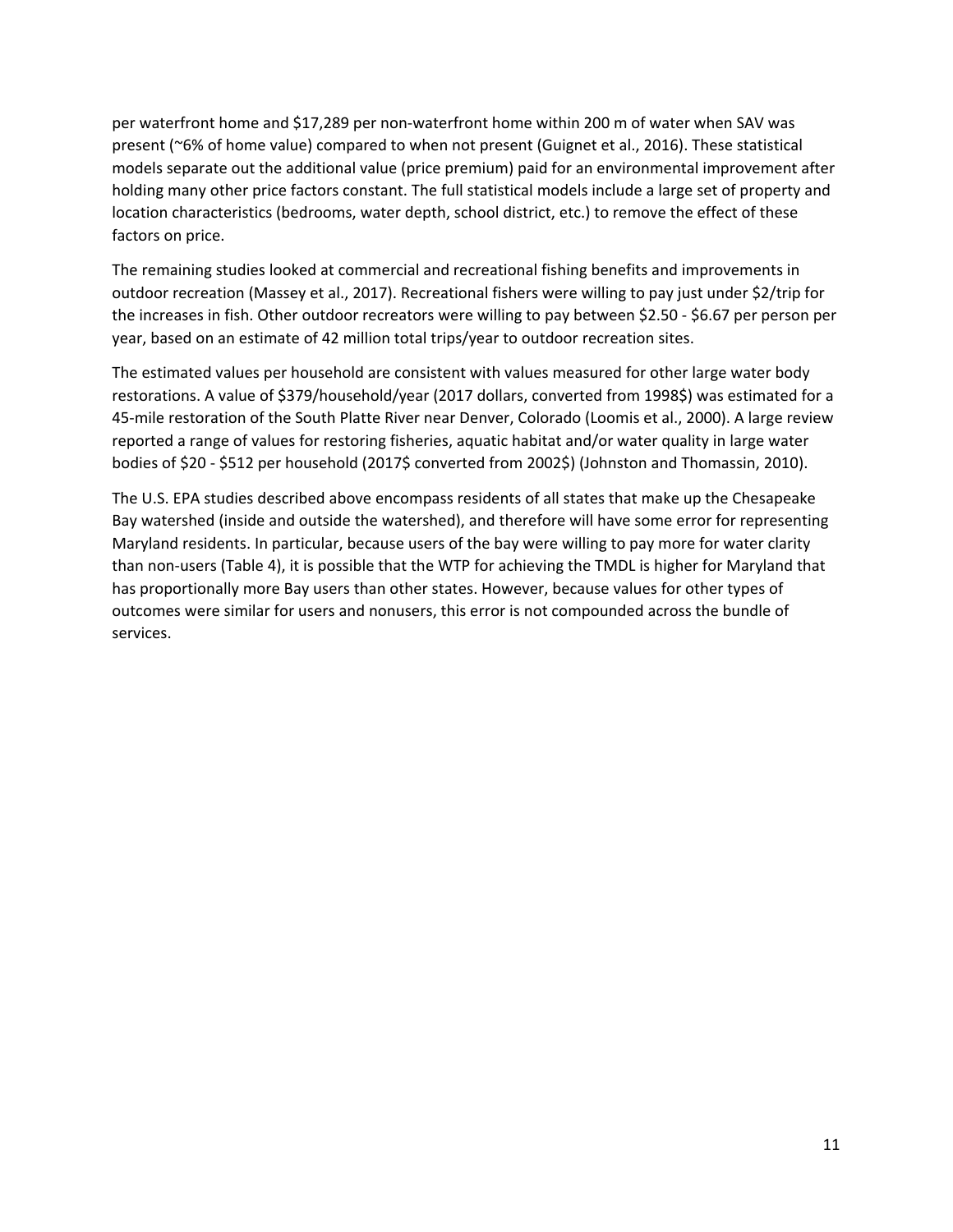| <b>Ecosystem service</b><br>increases                                                                                                  | Spatial extent of<br>beneficiaries                                        | <b>Monetary</b><br>values for<br><b>TMDL</b>                                | <b>WTP per HH (dollar</b><br>years as marked)                                                                                      | <b>Authors</b>                                                                                                                    |
|----------------------------------------------------------------------------------------------------------------------------------------|---------------------------------------------------------------------------|-----------------------------------------------------------------------------|------------------------------------------------------------------------------------------------------------------------------------|-----------------------------------------------------------------------------------------------------------------------------------|
| Striped bass, crabs, and<br>oysters; bay water<br>clarity; and lake water<br>clarity (use & nonuse)                                    | Full watershed;<br>~80% of total<br>benefits accrue to<br>nonusers of Bay | \$1.20 to \$6.49<br>billion / year                                          | \$154 / yr (2014\$)                                                                                                                | Moore et al.<br>(2017)                                                                                                            |
| <b>Water clarity</b><br>(11% increase in clarity<br>or roughly 11 cm<br>increase in secchi depth,<br>as capitalized in home<br>values) | 14 water-adjacent<br>counties in<br>Maryland                              | \$213-\$427<br>million<br>(present value)                                   | 0.33-0.5 % increase<br>(\$5571 for<br>waterfront, \$366<br>non-waterfront in<br>500 m buffer,<br>2010\$), Klemick<br>2018, p. 282) | Walsh (2017);<br>Klemick et al.<br>(2018)<br>Klemick 2018<br>does a 11%<br>increase in clarity<br>as projected for<br><b>TMDL</b> |
| <b>SAV extent</b><br>(capitalized in home<br>values)                                                                                   | Waterfront &<br>near-waterfront<br>homes (CB)                             | \$300-\$400<br>million                                                      | \$36,317 (per<br>waterfront) and<br>\$17,289 (per non-<br>waterfront) home<br>within 200 m of<br>water (2009\$)                    | Guignet et al.<br>(2016)                                                                                                          |
| <b>Commercial fishing</b>                                                                                                              | Chesapeake Bay                                                            | \$3 - \$26 million<br>/ year                                                | (20145)                                                                                                                            | Massey et al.<br>(2017)                                                                                                           |
| <b>Recreational fishing</b>                                                                                                            | Chesapeake Bay &<br>salt water sites                                      | \$5 - \$59 million<br>/ year;<br>\$10.4 million<br>avg across all<br>models | \$1.91 avg WTP<br>(2014\$) per person<br>per trip for<br>projected increases<br>in fish catches in CB                              | Massey et al.<br>(2017)                                                                                                           |
| <b>Outdoor recreation</b><br>(excluding fishing)                                                                                       | Chesapeake Bay,<br>DE Bay & coastal<br>sites with water<br>access         | $$105 - $280$<br>million / year                                             | $$2.50 - $6.67/$<br>person / year<br>(2014\$) (using 42<br>million trips)                                                          | Massey et al.<br>(2017)                                                                                                           |

**Table 5. Recent values for water quality improvements due to the Chesapeake Bay TMDL**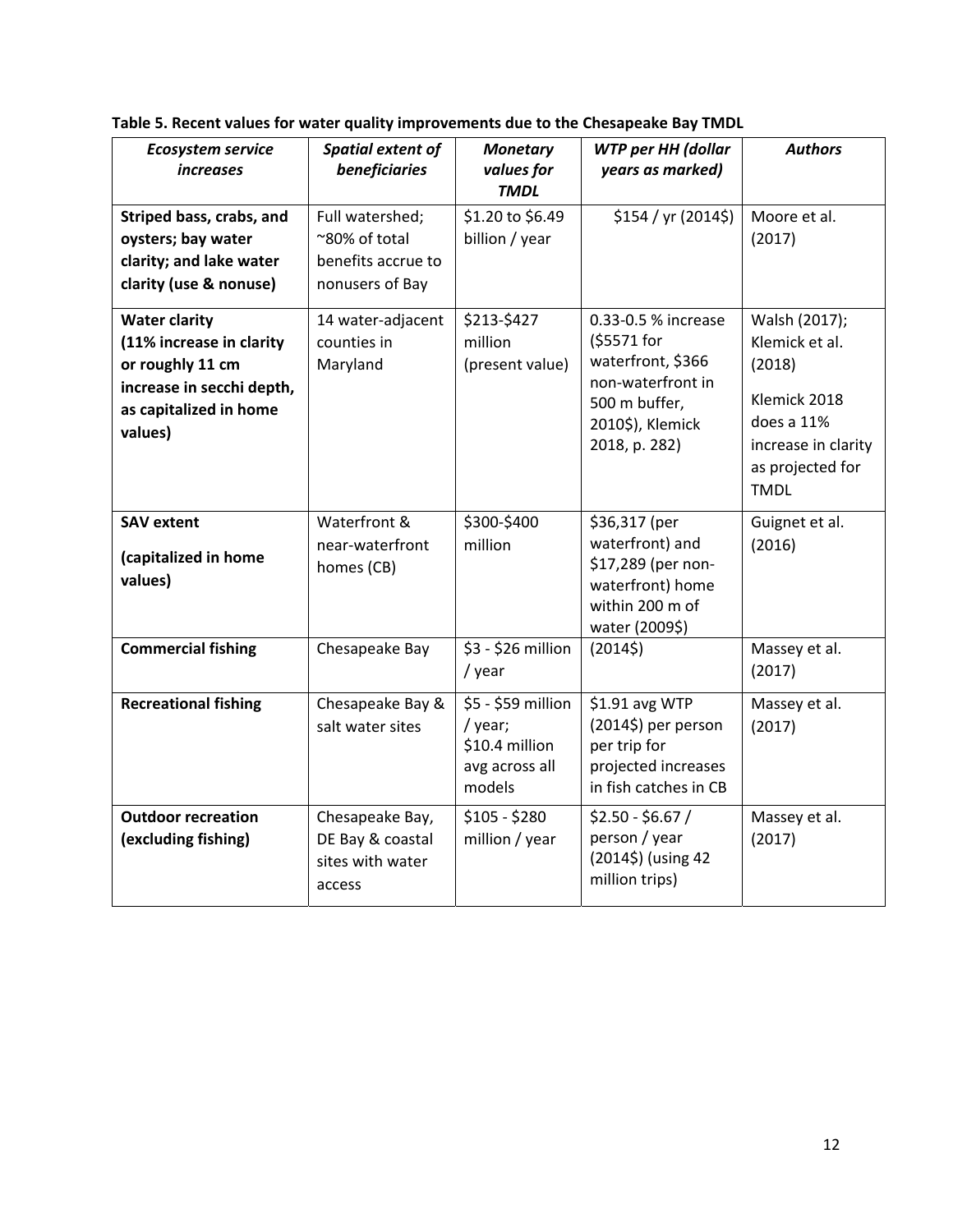# Summary & Conclusions

In summary, we found diverse evidence to suggest that Maryland residents would be willing to pay substantial amounts for the benefits of stormwater projects. The benefits we reviewed included WTP for open space, flood control, wildlife habitat and aesthetics. Values transferred from the literature for these benefits ranged from \$13 ‐ \$1,121 per household per year (Table 6), although the high end value is only applicable if people perceive stormwater projects as offering substantial flood control benefits. Perhaps the value that is most likely to reflect the WTP, in terms of allocating government funds to stormwater projects, is the \$162/household/year value estimated for achieving the TMDL and associated environmental benefits. Although this value was not strictly measuring stormwater project outcomes, it does reflect the value of a bundle of environmental outcomes that could arise from widespread stormwater implementation.

| <b>Ecosystem Service</b>      | Annual WTP per<br>Household (2017\$) | <b>Notes</b>                                              | <b>Source</b>   |
|-------------------------------|--------------------------------------|-----------------------------------------------------------|-----------------|
|                               | (unless otherwise<br>noted)          |                                                           |                 |
| Increase in open space        | \$39 in 250 m zone                   | Based on an Ohio scenario of 30%                          | Table 2,        |
| near residences               | \$13 in 250-500                      | low impact development required                           | <b>Benefit</b>  |
|                               | mzone                                | for new housing construction and                          | transfer of     |
|                               |                                      | using Maryland state median home                          | Mazzotta et al. |
|                               |                                      | value.                                                    | (2014)          |
|                               |                                      | Values only apply to households in                        |                 |
|                               |                                      | proximity to open space.                                  |                 |
| <b>Flood control</b>          | $<$ \$1,121                          | Study showed value of hardened                            | Beltrán et al.  |
|                               |                                      | defenses for flood control. Value                         | (2018)          |
|                               |                                      | only applies to stormwater projects                       |                 |
|                               |                                      | to the degree that people perceive                        |                 |
|                               |                                      | the same level of flood control                           |                 |
| <b>Habitat and aesthetics</b> | \$0.26-\$12.51 / mile                | from those projects.<br>A study for Maryland provided the | Table 3,        |
| of stream restoration         |                                      | high end value.                                           | Bergstrom &     |
|                               |                                      |                                                           | Loomis (2017)   |
| A bundle of water             | \$162                                | Average value per Chesapeake Bay                          | Table 4,        |
| clarity, aquatic habitat      |                                      | watershed resident. (Includes users                       | Moore et al.    |
| and fishery benefits          |                                      | and nonusers of the Chesapeake                            | (2017)          |
| (Water clarity in             |                                      | Bay).                                                     |                 |
| <b>Chesapeake Bay and</b>     |                                      |                                                           |                 |
| freshwater lakes;             |                                      |                                                           |                 |
| recreational and              |                                      |                                                           |                 |
| commercial fisheries          |                                      |                                                           |                 |
| (striped bass, blue           |                                      |                                                           |                 |
| crabs, oysters)               |                                      |                                                           |                 |

#### **Table 6. Summary of annual WTP per household in Maryland for stormwater projects**

We noted in the introduction that the benefits of stormwater projects encompass a wide range of benefits, not all of which are well captured in the economic literature. Some notable omissions are the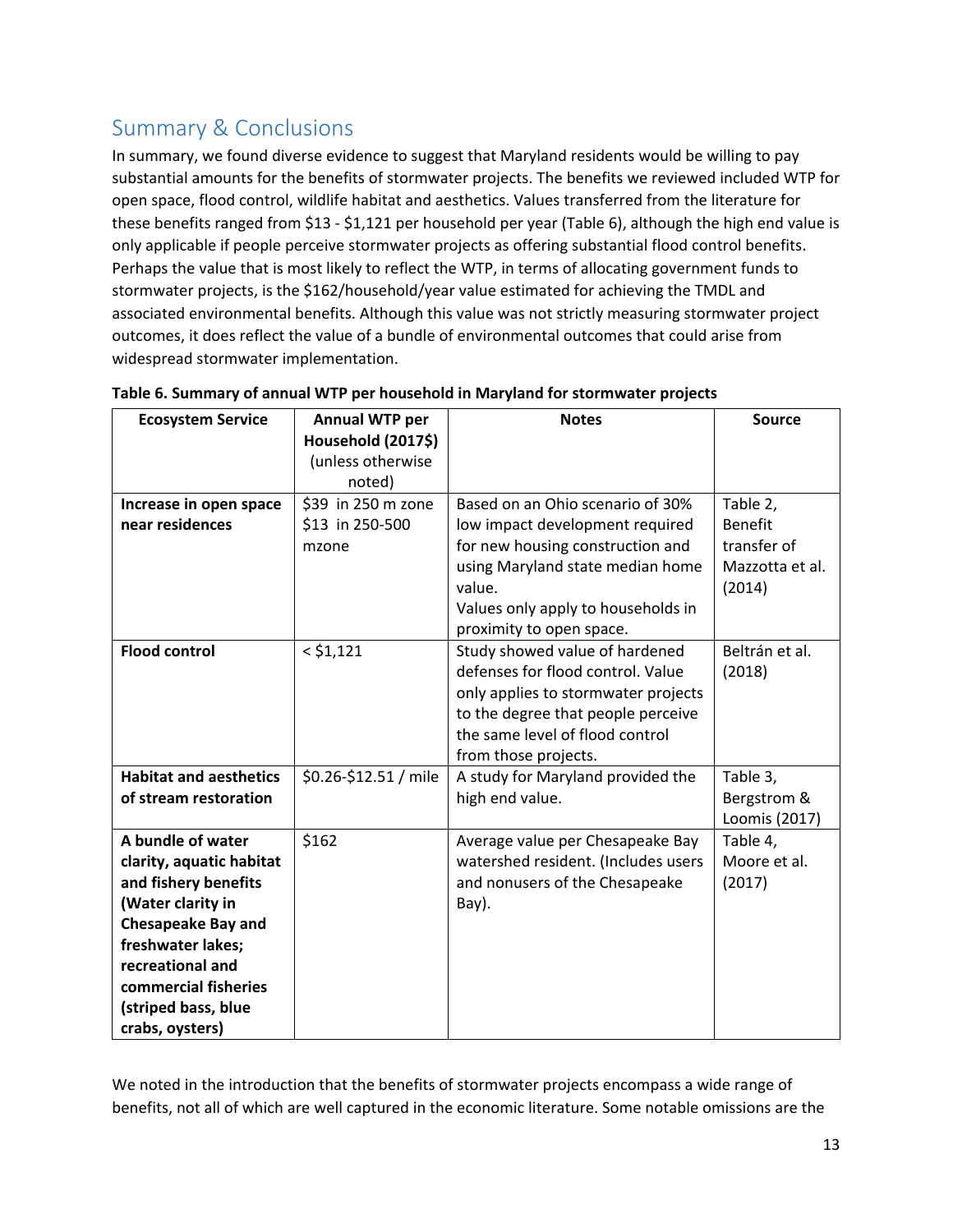value of carbon sequestration (or climate change damages avoided), terrestrial recreation that could be created through linked networks of project (e.g., walking trails along streams), and economic revitalization that could occur as a result of street greening. Also, the WTP that is capitalized in home values is clearly not a comprehensive representation of value but it is a dominant valuation technique in the economic literature. The study by Moore et al. (2017) that looked at a bundle of ecosystem service benefits suggested that the stated values for environmental improvements are likely to exceed the values capitalized in home values, as reflected in the maximum of \$39/household for home value increases vs \$162/household for the bundle of water quality and fishing benefits.

Some important caveats regarding these numbers are that the values for specific programs can vary greatly depending on how value of government services is perceived and depending on local economic and social conditions. As a result, benefit transfer, as was conducted here, will not provide precise estimates of WTP. We provided the most relevant studies found, yet some conditions in the studies used do not exactly match the context of the question of WTP for stormwater projects. In particular, most of the review papers that we included used a mix of restoration projects and pre‐existing natural areas to assess values for ecosystem services. This could be a problem since studies suggest that some kinds of restoration projects, particularly wetlands, can be worth less to people than existing natural areas (Lupi et al., 2002). As a result, some values for open space that we present could be inflated. Further, WTP varies by ability to pay. Using average WTP (including using state average median home value) to conduct benefit transfer will not fully reflect heterogeneity in WTP across the diverse areas of Maryland. Table 2 shows the variability in median home price to demonstrate some of this variability.

Overall, the literature provides a strong sense of WTP among Maryland residents for the direct and indirect benefits of environmental improvements expected from stormwater implementation. To fully transfer these economic literature values to a specific stormwater program would require quantifying the environmental changes that could be expected with program implementation. The quantities of environmental change ultimately determine their value to Maryland residents.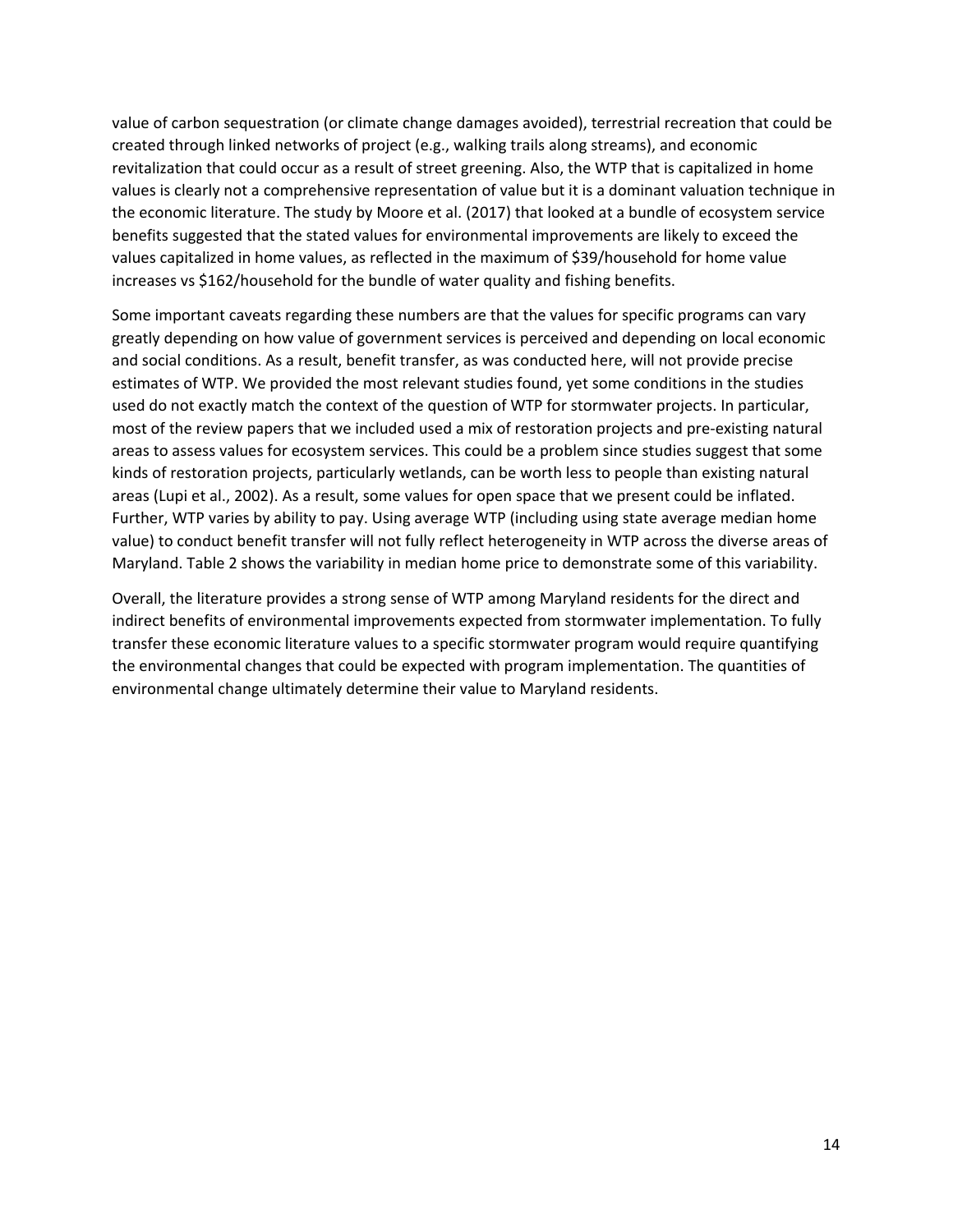## References

- Beltrán, A., Maddison, D., Elliott, R.J.R., 2018. Assessing the Economic Benefits of Flood Defenses: A Repeat‐Sales Approach. Risk Anal. 38, 2340–2367. https://doi.org/10.1111/risa.13136
- Bergstrom, J.C., Loomis, J.B., 2017. Economic valuation of river restoration: An analysis of the valuation literature and its uses in decision‐making. Water Resour. Econ., Economics of River Restoration 17, 9–19. https://doi.org/10.1016/j.wre.2016.12.001
- Bin, O., Landry, C.E., 2013. Changes in implicit flood risk premiums: Empirical evidence from the housing market. J. Environ. Econ. Manag. 65, 361–376. https://doi.org/10.1016/j.jeem.2012.12.002
- Gonzalez‐Meler, M.A., Cotner, L., Massey, D.A., Zellner, M.L., Minor, E.S., 2013. The Environmental and Ecological Benefits of Green Infrastructure for Stormwater Runoff in Urban Areas.
- Guignet, D., Griffiths, C., Klemick, H., Walsh, P.J., 2016. The Implicit Price of Aquatic Grasses. Mar. Resour. Econ. 32, 21–41. https://doi.org/10.1086/689201
- Johnston, R.J., Thomassin, P.J., 2010. Willingness to Pay for Water Quality Improvements in the United States and Canada: Considering Possibilities for International Meta‐Analysis and Benefit Transfer. Agric. Resour. Econ. Rev. 39, 114–131. https://doi.org/10.1017/S1068280500001866
- Kenney, M.A., Wilcock, P.R., Hobbs, B.F., Flores, N.E., Martínez, D.C., 2012. Is Urban Stream Restoration Worth It?1. JAWRA J. Am. Water Resour. Assoc. 48, 603–615. https://doi.org/10.1111/j.1752‐ 1688.2011.00635.x
- Klemick, H., Griffiths, C., Guignet, D., Walsh, P., 2018. Improving Water Quality in an Iconic Estuary: An Internal Meta-analysis of Property Value Impacts Around the Chesapeake Bay. Environ. Resour. Econ. 69, 265–292. https://doi.org/10.1007/s10640‐016‐0078‐3
- Kopits, E., McConnell, V., Walls, M., 2007. The Trade‐off between Private Lots and Public Open Space in Subdivisions at the Urban‐Rural Fringe. Am. J. Agric. Econ. 89, 1191–1197. https://doi.org/10.1111/j.1467‐8276.2007.01083.x
- Loomis, J., Kent, P., Strange, L., Fausch, K., Covich, A., 2000. Measuring the total economic value of restoring ecosystem services in an impaired river basin: results from a contingent valuation survey. Ecol. Econ. 33, 103–117. https://doi.org/10.1016/S0921‐8009(99)00131‐7
- Lupi, F., Kaplowitz, M.D., Hoehn, J.P., 2002. The Economic Equivalency of Drained and Restored Wetlands in Michigan. Am. J. Agric. Econ. 84, 1355–1361. https://doi.org/10.2307/1245071
- Lutzenhiser, M., Netusil, N.R., 2001. The effect of open spaces on a home's sale price. Contemp. Econ. Policy 19, 291–298. https://doi.org/10.1093/cep/19.3.291
- Massey, D.M., Moore, C., Newbold, S.C., Ihde, T., Townsend, H., 2017. Commercial fishing and outdoor recreation benefits of water quality improvements in the Chesapeake Bay (No. 201702), NCEE Working Paper Series. National Center for Environmental Economics, U.S. Environmental Protection Agency.
- Mazzotta, M.J., Besedin, E., Speers, A.E., 2014. A Meta‐Analysis of Hedonic Studies to Assess the Property Value Effects of Low Impact Development. Resources 3, 31–61. https://doi.org/10.3390/resources3010031
- MDE, 2018. Summary of Funding and MEP Analysis.
- Moore, C., Guignet, D., Dockins, C., Maguire, K.B., Simon, N.B., 2017. Valuing Ecological Improvements in the Chesapeake Bay and the Importance of Ancillary Benefits. J. Benefit‐Cost Anal. 1–26. https://doi.org/10.1017/bca.2017.9
- Neumann, B.C., Boyle, K.J., Bell, K.P., 2009. Property price effects of a national wildlife refuge: Great Meadows National Wildlife Refuge in Massachusetts. Land Use Policy 26, 1011–1019. https://doi.org/10.1016/j.landusepol.2008.12.008
- Towe, C., 2009. A Valuation of Subdivision Open Space by Type. Am. J. Agric. Econ. 91, 1319–1325. https://doi.org/10.1111/j.1467‐8276.2009.01304.x